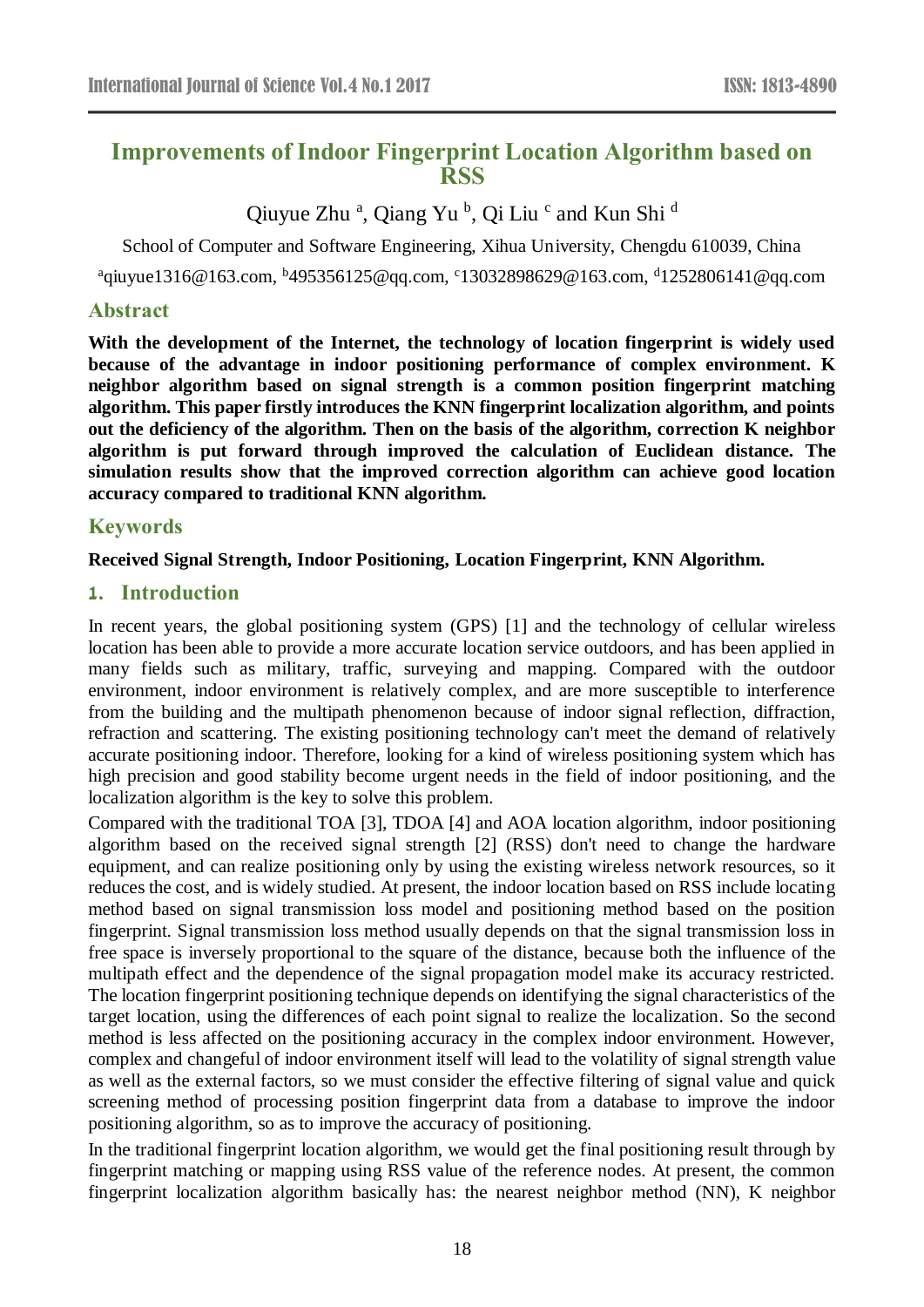method (KNN), K weighted neighbor method, naive bayes algorithm. This paper bases on KNN algorithm to improve the research.

### **2. Modified Algorithm**

#### **2.1 KNN Algorithm**

KNN algorithm improve the reference node number of positioning comparing with the nearest neighbor method. Nearest neighbor method choose the reference position which is the most similar to a locating node at the signal strength vector as the estimate position of the locating position. However, it is not feasible in practice due to the decision in the location node is too large and density requirement of fingerprint acquisition will be very high. The KNN algorithm make up for it by selecting K ( $K \ge 2$ ) fingerprint data as locate reference points. Through calculating and sorting euclidean distance, the K fingerprint data with minimum characterize the general region of the locating position.

Suppose there are n wireless access points (AP) and m reference points (RP) in positioning area. In the offline phase, as shown in [Fig. 1,](#page-1-0) we collect signals in each RP from different AP and preprocess them to establish a fingerprint database. In the positioning stage, we firstly get signal information of positioning node, namely,  $\{(x,y)(\text{rss1},\text{rss2},... \text{rss})\}$ , then use KNN algorithm to match RPs.





<span id="page-1-0"></span>The Euclidean distance between location node and the reference points could be defined as:

$$
\mathbf{d}_{i} = \sqrt{\sum_{j=1}^{n} \left(\mathbf{R}_{j} - \mathbf{S}_{ij}\right)^{2}}
$$
 (1)

Where  $i = 1, 2,..., m$ ,  $j = 1,..., n$ . R<sub>i</sub> is the average signal strength namely fingerprint information which location node receives from APj. Sij is the fingerprint information in the ith reference point from APj. So we can obtain k reference position which have the minimum value of Euclidean distance by calculating and sorting di.

$$
\left(\overline{x}, \overline{y}\right) = \frac{1}{k} \sum_{i=1}^{k} \left(x_i, y_i\right) \tag{2}
$$

 $(x_i, y_i)$  is the coordinates of the ith RP. So we can calculate the estimated position of locating point by type  $(2)$ .

A key factor affected the accuracy of positioning in KNN algorithm is to select the reasonable value of K. This value also relates to the density of fingerprint acquisition, we can get it through several experiments. However, the largest shortage of KNN algorithm is lacking in distinguishing the weight of fingerprint, because the contribution of each RP to the anchor point is different and the impact on matching fingerprints is not the same. Against the above, this paper introduces weighted processing the standard deviation of signal strength to improve the location method and puts forward modified KNN algorithm.

#### **2.2 Modified KNN Algorithm.**

Because of the complexity of the indoor environment, the received signal strength is not stable even at the same position of different time, and the instability of signal is instantiated in the fluctuation of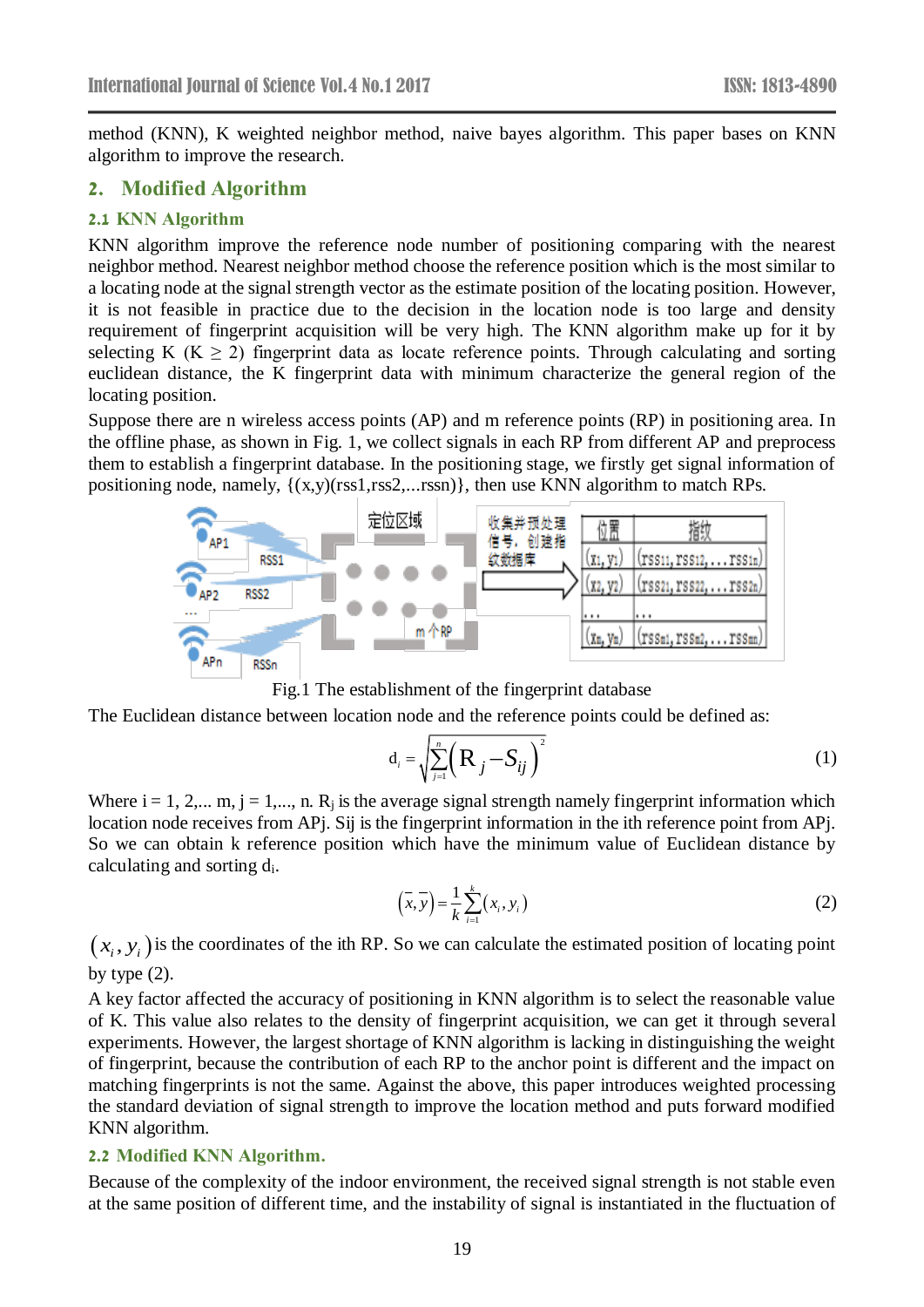signal value. Considering this factor, Modified KNN algorithm introduces standard deviation of signal strength when calculating Euclidean distance, and then give a weight to each of the K fingerprints according to the improved Euclidean distance, finally estimate the location of anchor point using K weighted location.

The improved Euclidean distance can be defined as:

$$
d_i = \sqrt{\sum_{j=1}^n \left( \left| \mathbf{R}_{j} - S_{ij} \right| + \sigma_j \right)^2}
$$
 (3)

$$
\sigma_j = \sqrt{\frac{1}{N} \sum_{p=1}^{N} \left( R_{pj} - R_j \right)^2}
$$
 (4)

Where  $i = 1, 2,...m$ ,  $j = 1,..., n$ ,  $p = 1,2,...N$ . N is the total number of measurements at each position.  $R_{pi}$ is the pth signal measurement from AP<sub>j</sub> at locating position.  $\sigma_j$  is the standard deviation of RSS at anchor point.

According to the calculation results of  $d_i'$ , we can sort them and select K minimum points, and then

set right weight to K points on the basis of the size of the  $d_i'$  value. The smaller Euclidean distance indicates the greater similarity between the reference point and positioning point, so we should allocate a larger weight, otherwise a smaller weight.

So the location of locating position  $(x, y)$  can be calculated using modified KNN algorithm as follows:

$$
(x, y) = \frac{\sum_{i=1}^{k} w_i (x_i, y_i)'}{\sum_{i=1}^{k} w_i}
$$
 (5)

Where  $i = 1, 2,...,k$ .  $(x_i, y_i)$  represents position coordinates of the ith RP from K nearest reference point.  $w_i$  is the weight of the ith RP. Its computation formula is as follows:

$$
W_i = \frac{1}{d_i} \tag{6}
$$

Judging from this, the above method could improve the indoor positioning accuracy compared with the traditional KNN method.

#### **3. Simulation Results And Algorithm Analysis**

For evaluating the performance of modified algorithm, this section use Matlab to simulate and analysis. Simulation area diagram is shown in [Fig.2.](#page-2-0) the simulation area has 20 m \* 15 m, which contains 100 reference position  $(2*1.5 \text{ m}^2)$ , and sets six wireless access point AP(randomly placed).





<span id="page-2-0"></span>To verify that the improved Euclidean distance is better than the traditional Euclidean distance, let us contrast two data collections at the two same positions, as is shown in [Table](#page-3-0) 1.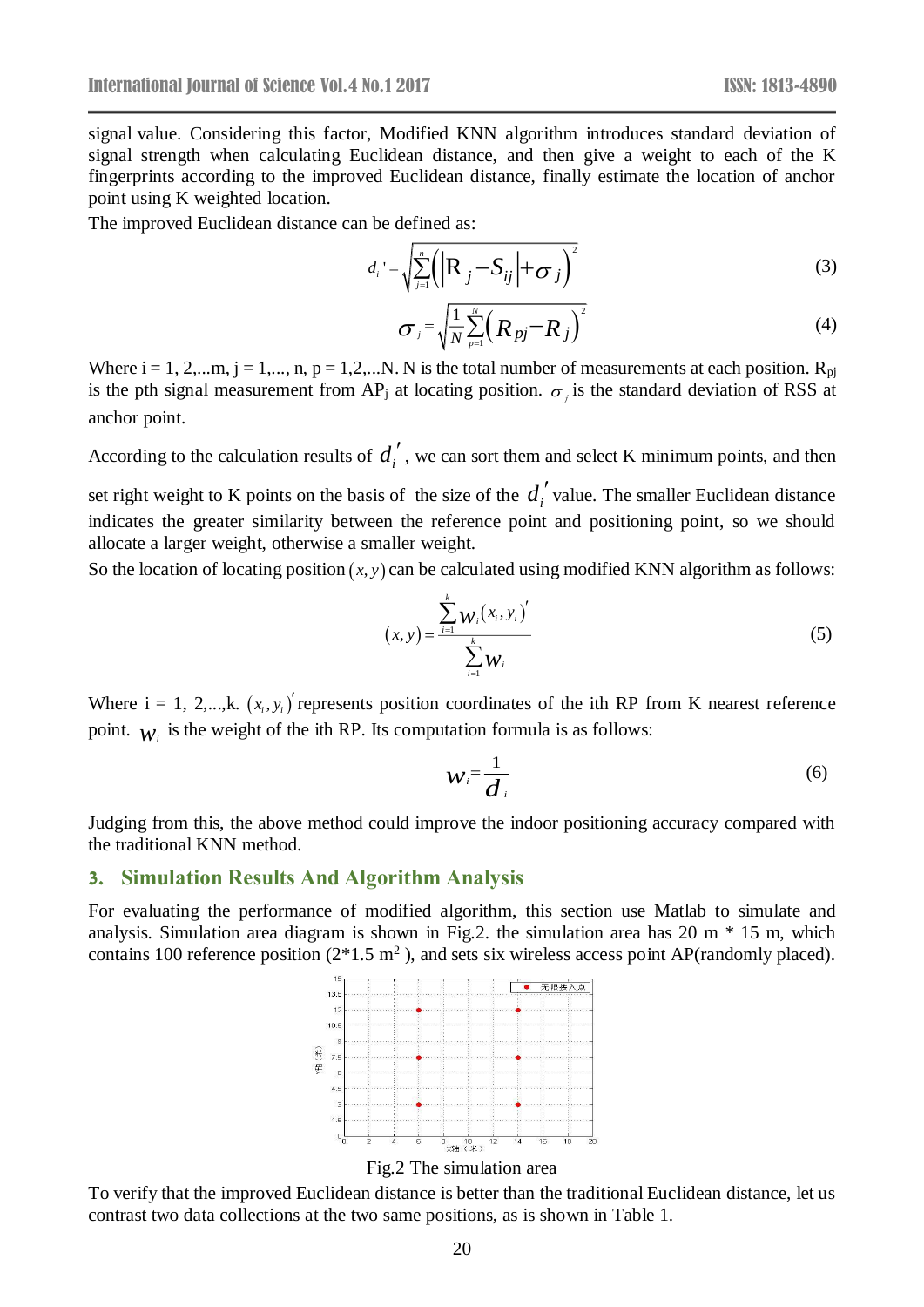<span id="page-3-0"></span>

| I able 1. I wo sets of Euclidean distance comparation |          |            |          |            |
|-------------------------------------------------------|----------|------------|----------|------------|
|                                                       | Rss_Avg1 | $Rss_Avg2$ | Rss_Avg1 | $Rss_Avg2$ |
| AP1                                                   | $-89$    | $-87$      | $-88$    | $-87$      |
| AP2                                                   | $-75$    | $-75$      | $-74$    | $-75$      |
| AP3                                                   | $-77$    | $-78$      | $-78$    | $-78$      |
| AP4                                                   | $-83$    | $-81$      | $-80$    | $-81$      |
| AP5                                                   | $-74$    | $-75$      | $-74$    | $-74$      |
| AP <sub>6</sub>                                       | $-85$    | $-90$      | $-84$    | $-89$      |
| Traditional                                           | 17.76    |            | 17.73    |            |
| Improved                                              | 17.87    |            | 17.75    |            |

Table 1. Two sets of Euclidean distance comparation

In this table, rss avg1 and rss avg2 respectively are the average signal strength of two positions, the last two lines respectively express Euclidean distance of two methods. From [Table 1,](#page-3-0) we can see the fluctuation of first data set is larger. It illustrates that the improved Euclidean distance is bigger along with the greater volatility. Accordingly, the weight will be smaller.

In locating phase, we respectively use KNN algorithm and modified KNN algorithm to match the fingerprint database. The positioning accuracy of both methods are related to the selection of K value, as is shown in [Fig.3.](#page-3-1) The error of two algorithm decreases with the increase of K value, and the positioning error of modified KNN algorithm is obvious smaller than the traditional KNN algorithm. So it is that modified KNN algorithm is obviously better than KNN algorithm.



Fig.3 The positioning error statistics

## <span id="page-3-1"></span>**4. Conclusion**

This paper firstly introduces the KNN algorithm, and then on its basis put forward the modified KNN algorithm through introducing the standard deviation of signal strength. Next, simulation analysis was carried on. The experimental results show that the modified KNN algorithm further improve the precision of positioning. But deficiency is that the workload to establish a fingerprint database is too heavy in offline stage. So how to balance the fingerprint integrity and great work or finding a fingerprint automatic measurement method, is research content on next stage.

## **Acknowledgements**

This paper is supported by Sichuan Applied Basic Research Fund (The Research of Remote Intelligent Interaction Education Platform 15226618)

# **References**

- [1] Kaplan, E.D.; Hegarty, C. Understanding GPS: Principles and Applications, 2nd ed.; Artech House: Norwood, MA, USA, 2006.
- [2] KAEMARUNGSI K,KRISHNAMURTHY P. Properrties of Indoor Received Signal Strength for WLAN Localtion Fingerprinting[C]//Proceedings of the First Annual International